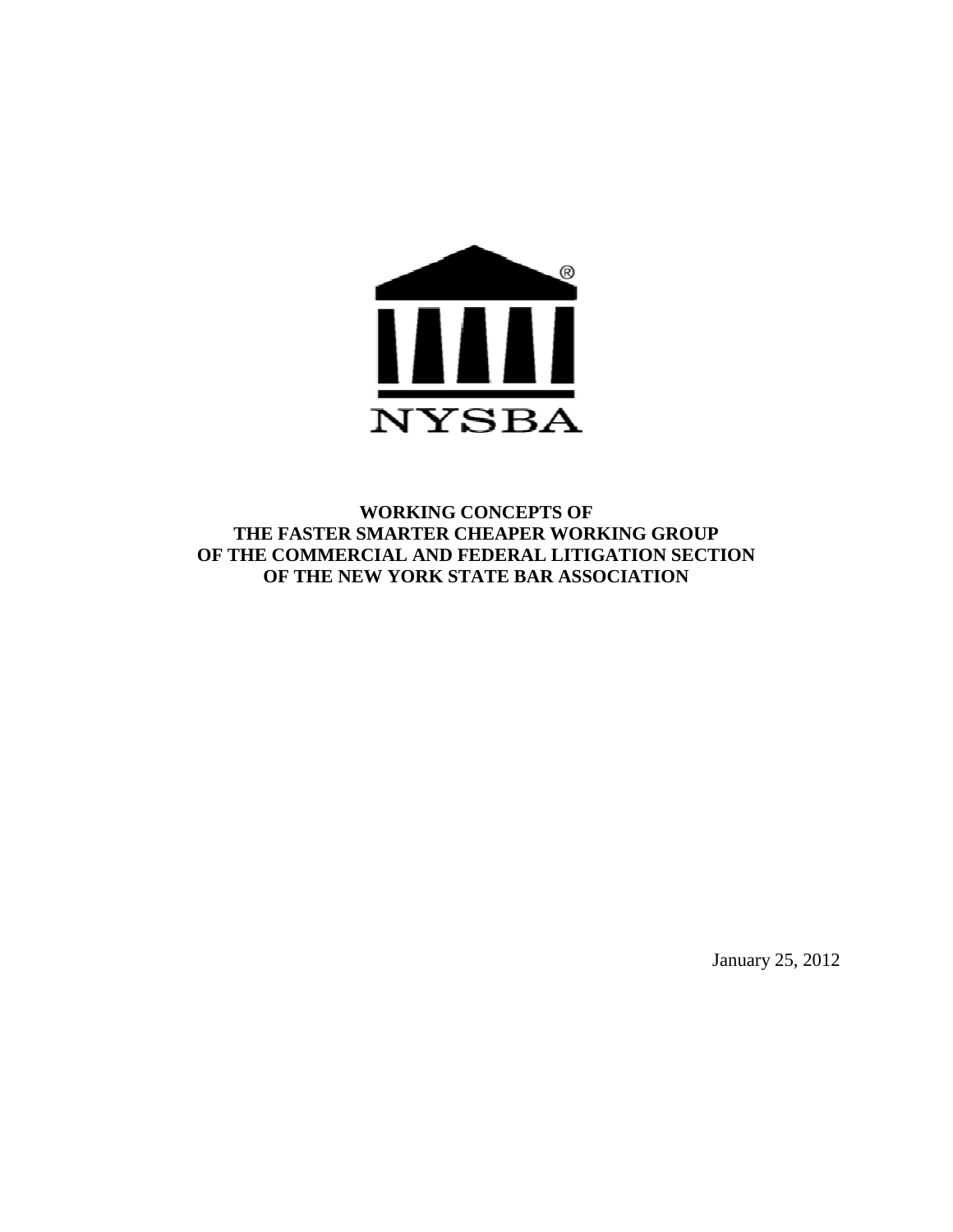The Faster Smarter Cheaper Working Group ("Working Group") has been tasked by the Section Chair with finding more efficient ways to resolve business disputes. The Working Group is composed of experienced practitioners, drawn from in-house counsel and outside counsel, and members of the State and Federal judiciary. The working concepts outlined below are broken into four categories: settlement/ADR, litigation process, cost-effective and efficient discovery practices and legislative process. At times, there may be an overlap between the categories, but each concept is designed to either expedite and/or make more efficient or less expensive the litigation process. The Working Group intends to further develop some or all of these concepts into a more comprehensive report and recommendations.

The following are the Working Group's preliminary concepts:

## **I. Settlement/ADR**

A. In contract negotiations, parties should strongly consider incorporating clauses requiring pre-litigation mediation before initiating litigation or other proceedings. The obligation to engage in mediation would arise upon the identification by one or more parties to the contract of a dispute arising thereunder. Upon notice from any party to the contract of such a dispute, the parties would promptly engage in mediation for a brief period of time. The clause would provide that the mediation process would involve disclosure of documents critical to the dispute and/or significantly supportive of a party's position. The extent or amount of disclosure required as part of the mediation process would be within the discretion of the mediator, including the prospect for a limited number of depositions to be conducted prior to the mediation.

B. Upon commencement of litigation in federal court, parties should be strongly encouraged to consent to the disposition of their action before a Magistrate Judge pursuant to 28 USC § 636 (c), which in most cases will expedite the litigation.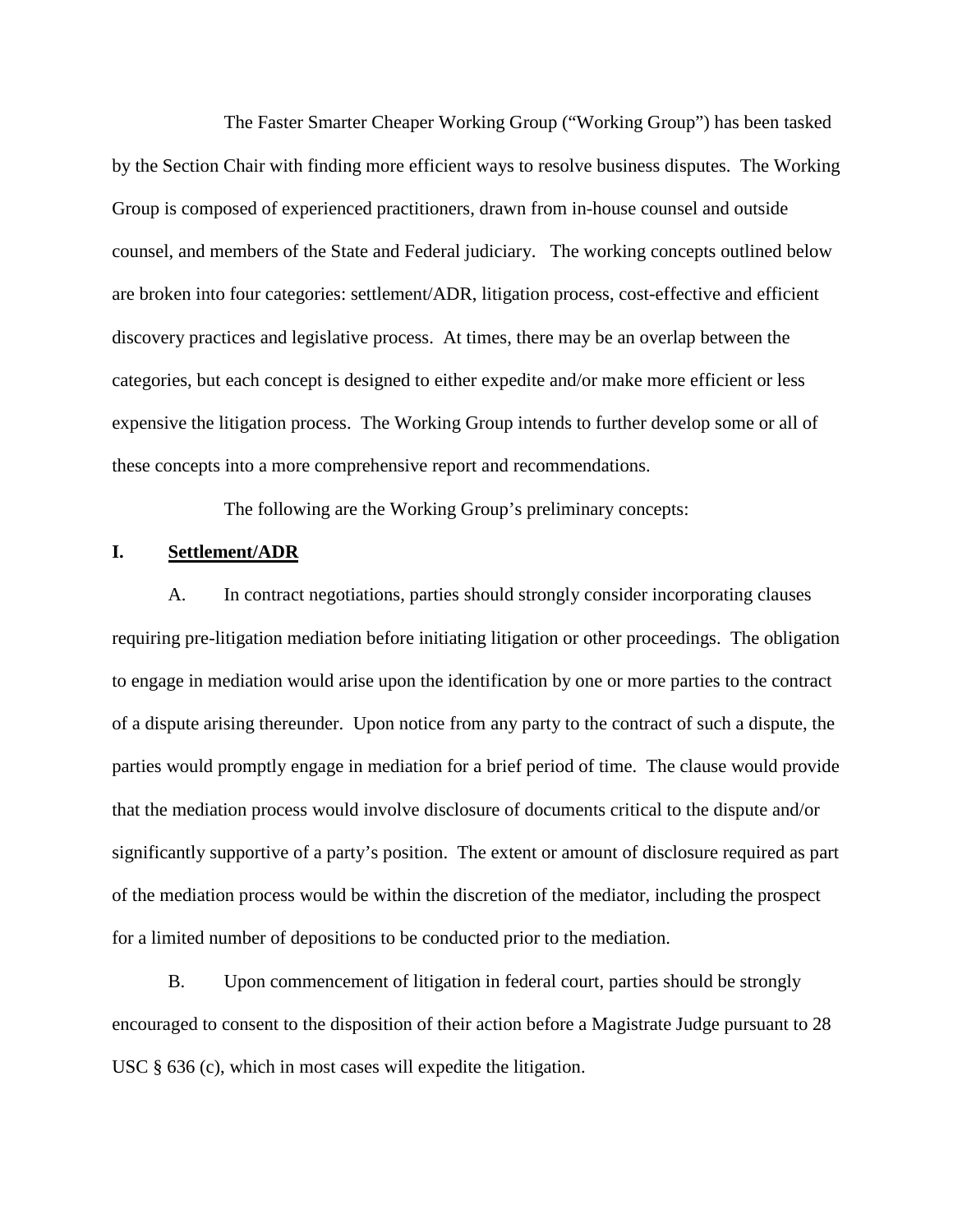C. In addition to the opportunity for referral to mediation pursuant to guidelines presently in effect in both federal District Courts and in the NYS Commercial Division, an expedited non-binding arbitration process should be established for all matters with liquidated damages in an amount less than \$250,000 or such other amount as each jurisdiction deems appropriate. The arbitrator would be selected from the standard list of neutrals and would essentially serve as a neutral evaluator. There would be no discovery. Rather, each party would be afforded a brief period of time (not to exceed one day for the total process) to present a highlight of their evidence to the arbitrator. The non-binding arbitration would be conducted off the record and would be without prejudice. The arbitrator would render the non-binding decision within a brief period of time such as two (2) weeks. Following the conclusion of this process, the parties could stipulate to accept the decision of the arbitrator, negotiate their own settlement terms or elect to return on the litigation path. This process would allow for a dual track to permit continuation of litigation to the extent deemed essential for the protection of the interest of the parties, while providing the parties with an early, neutral evaluation of the merits.

D. All parties will be required to conduct research about sustainable jury verdicts on claims for unliquidated damages in cases similar to theirs and to submit such research in connection with court ordered mediation. For those claims or causes of action seeking liquidated damages, parties would be required to submit, without prejudice, a reasonably reliable calculation of damages. Further, the parties would be required to certify that they have engaged in a calculation of budgeted litigation costs and should be prepared to discuss generally with the mediator the likely costs to be incurred.

## **II. Litigation Process**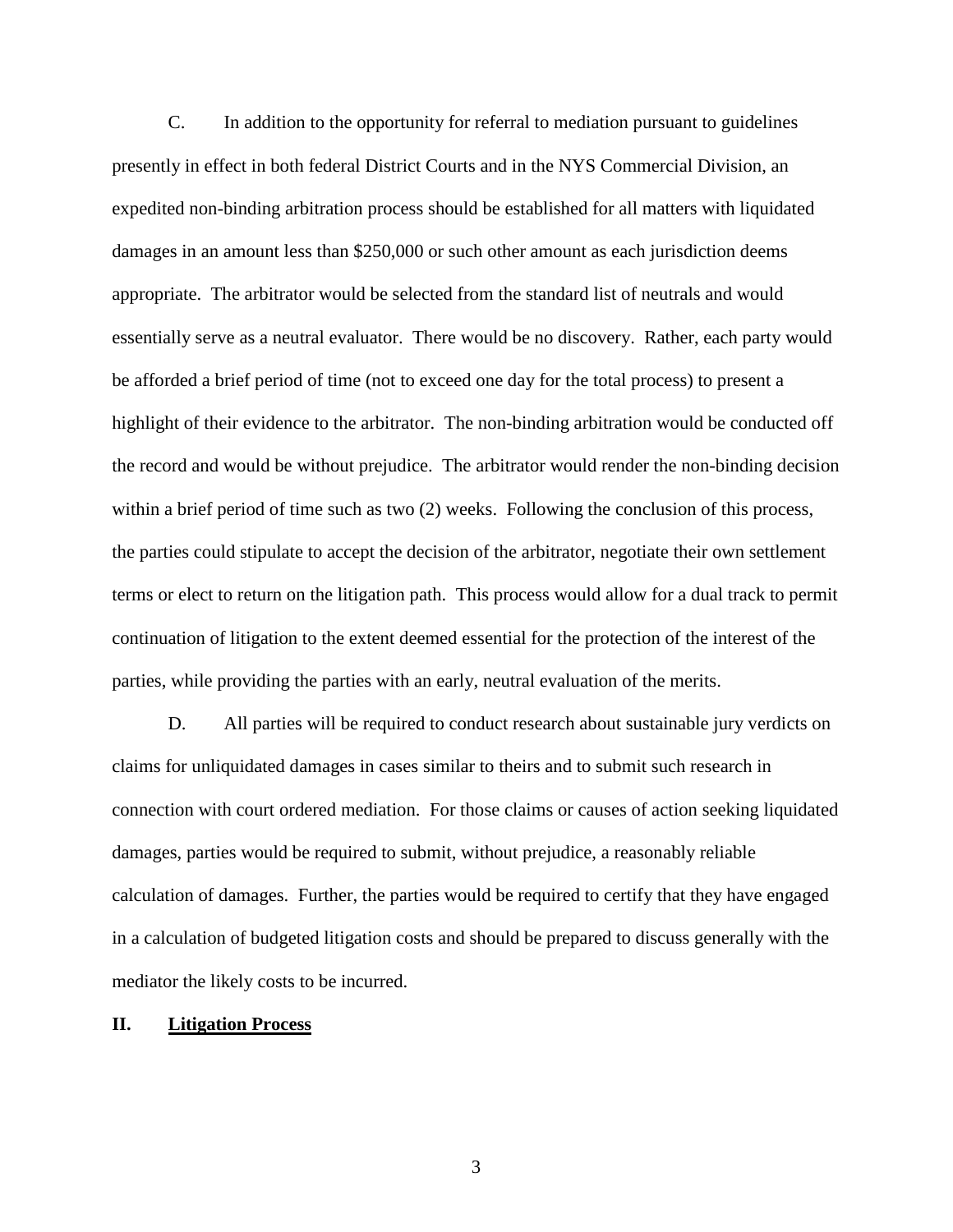Suggested improvements to the litigation process cluster in four areas: (1) early case assessment; (2) streamlined rocket docket available to consenting parties; (3) cost-shifting; and (4) cost-saving teleconferencing for Court conferences. The focus of our principal suggestions is in the first area: early case assessment.

A. Early Case Assessment. For early case assessment to be effective, the parties must have a solid grasp of the facts underlying their claims and applicable legal requirements early in the litigation process. We offer two recommendations for consideration:

1. Use of a neutral evaluator or facilitator before the first Court status conference to review each side's position, provide feedback on the claims and defenses, proposed motion practice and discovery needs and to encourage the parties to agree on a streamlined set of the procedures actually needed to resolve their dispute.

2. An early conference with the Court to assess counsel's preparedness; to determine whether dismissal motions are contemplated and review the grounds for any such motions; and to discuss likely discovery and damage claims. The goal of this conference would be to map out an efficient case management plan tailored to the real needs of the case.

We suggest that a pilot project be designed for each of these alternatives. For the pilot involving use of a neutral evaluator, we suggest that a pro bono panel of NYSBA litigator volunteers be assembled.

B. Streamlined Rocket Docket. We suggest that a fast-track-to-trial be offered to litigants. Parties would have the option of agreeing to submit their dispute to a fast track procedure with a guaranteed early trial date. Very limited motion practice (or none) and limited discovery would be available to the consenting parties. In this regard, we suggest that a study be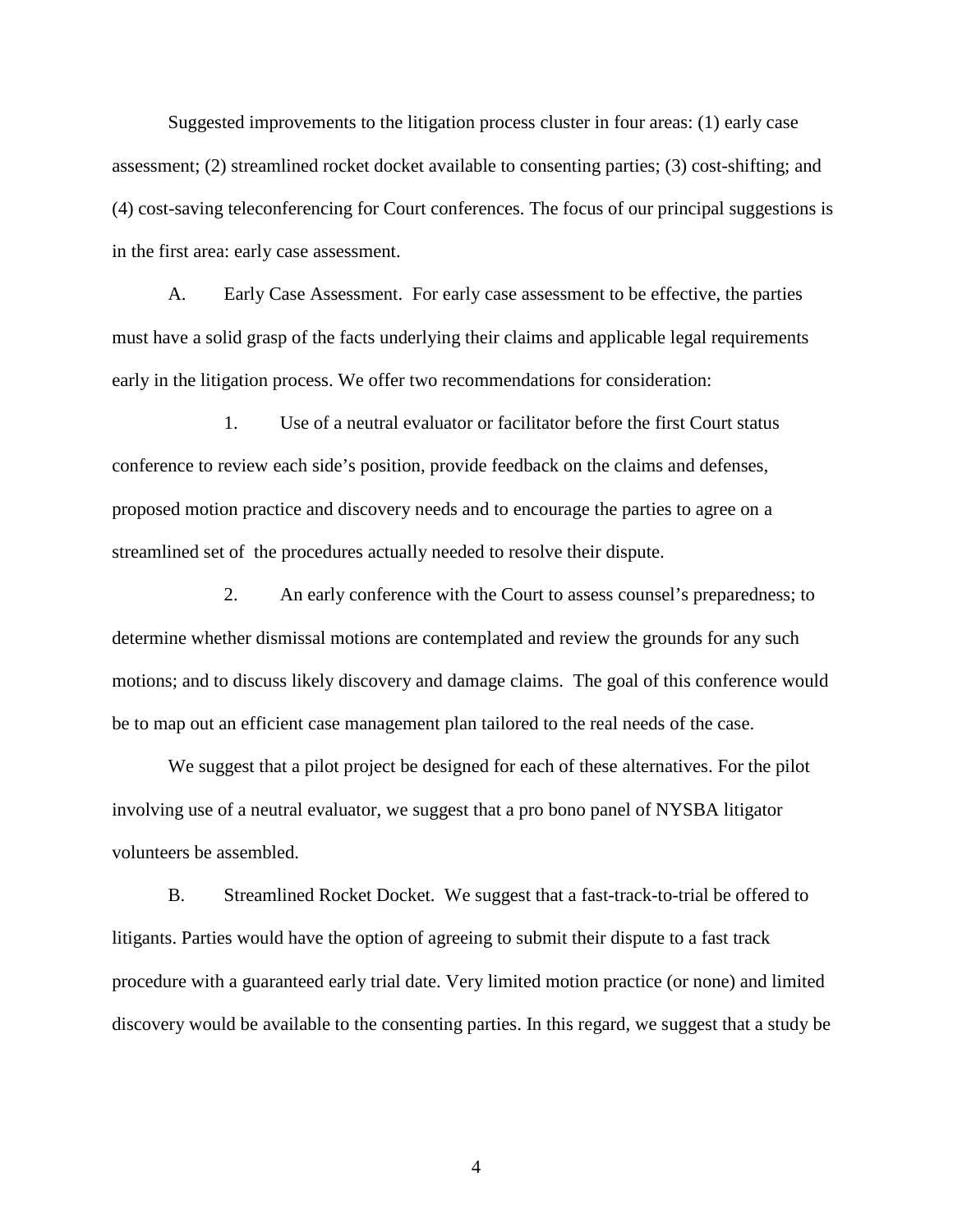conducted to gather best practices in this area and develop specific proposals for a rocket docket design.

C. Litigation-related Cost Savings. The expenses incurred in connection with court conferences are substantial. Local and out of town travel expenses and waiting time in court can be considerable. We suggest the use of video and teleconferences for appropriate court conferences, unless the Court sees a need to have the parties attend in person.

D. Cost-Shifting. To discourage unnecessary motion practice and discovery requests, we are exploring whether additional tools to permit cost shifting would be appropriate or whether we need only urge courts to actively exercise their discretion under existing authority.

## **III. Cost-Effective and Efficient Discovery Practices**

A. The following contractual provisions can be included in business contracts::

1. A provision limiting discovery in an agreed-upon way for controversies involving less than a specified dollar amount. For example, if a dispute involves less than X dollars (\$1.5 or \$2 million, as examples), the parties can agree to limit e-discovery or limit the number of permitted documents, interrogatories or depositions, which, upon completion, might lead to mediation before a lawsuit is filed..

2. An "Economical Litigation Agreement" combining arbitration and litigation. In the event of a contractual dispute that is filed in Court, the parties can agree in advance to have the discovery process and litigation management plan overseen and enforced by an arbitrator, with cost and fee shifting and a requirement of proportionality (tailoring discovery to the size of the dispute).

3. A provision to use an industry neutral to evaluate claims. The parties can agree to involve an industry neutral knowledgeable about the e-discovery process at the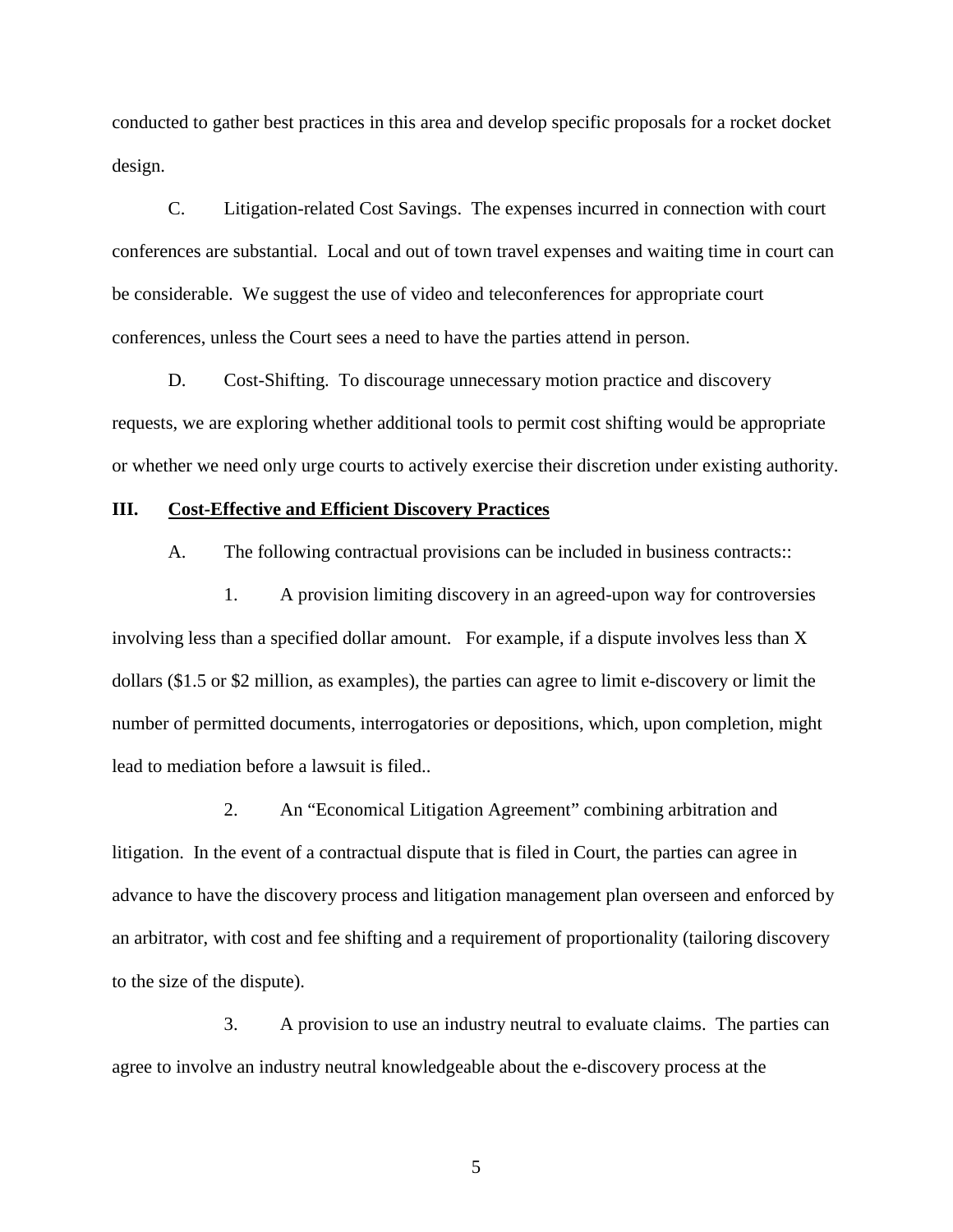beginning of any dispute to determine the most efficient way to manage e-discovery. For example, a neutral expert could be employed to evaluate the scope and validity of requested ediscovery searches utilizing computer-aided database searches.

B. The following potential rules could be adopted to promote efficient discovery:

1. A requirement that parties to a litigation (state or federal) meet and confer concerning ESI as soon as practicable. If appropriate, each side's IT professionals should be part of that meet-and-confer.

(i) The parties should attempt to agree on what will be preserved and reviewed.

(ii) Consideration should be given to the time period covered, custodians and key words, computer-assisted search (sometimes called predictive) or other search methods.

(iii) Sampling or phasing of ESI discovery should be discussed.

(iv) The substance of what is required in initial disclosures under

Rule 26(a)(1), Fed. R. Civ. P., should be a subject covered.

(v) The use and possible neutral evaluation of computer assisted or other search methodologies should be discussed. The neutral evaluator should have the requisite expertise in technology/information retrieval to measure the accuracy of search methodologies using metrics recognized by TREC/Sedona Conference, and/or effectiveness of keyword lists.

2. Promptly following the meet-and-confer among the parties, there should be a conference with the Court to set forth, among other things, a case management plan. The parties should be required to prepare a draft discovery plan in anticipation of the Court conference. If no agreement concerning discovery issues can be reached among the parties during the meet-and-confer, the issues should be addressed at the Court conference,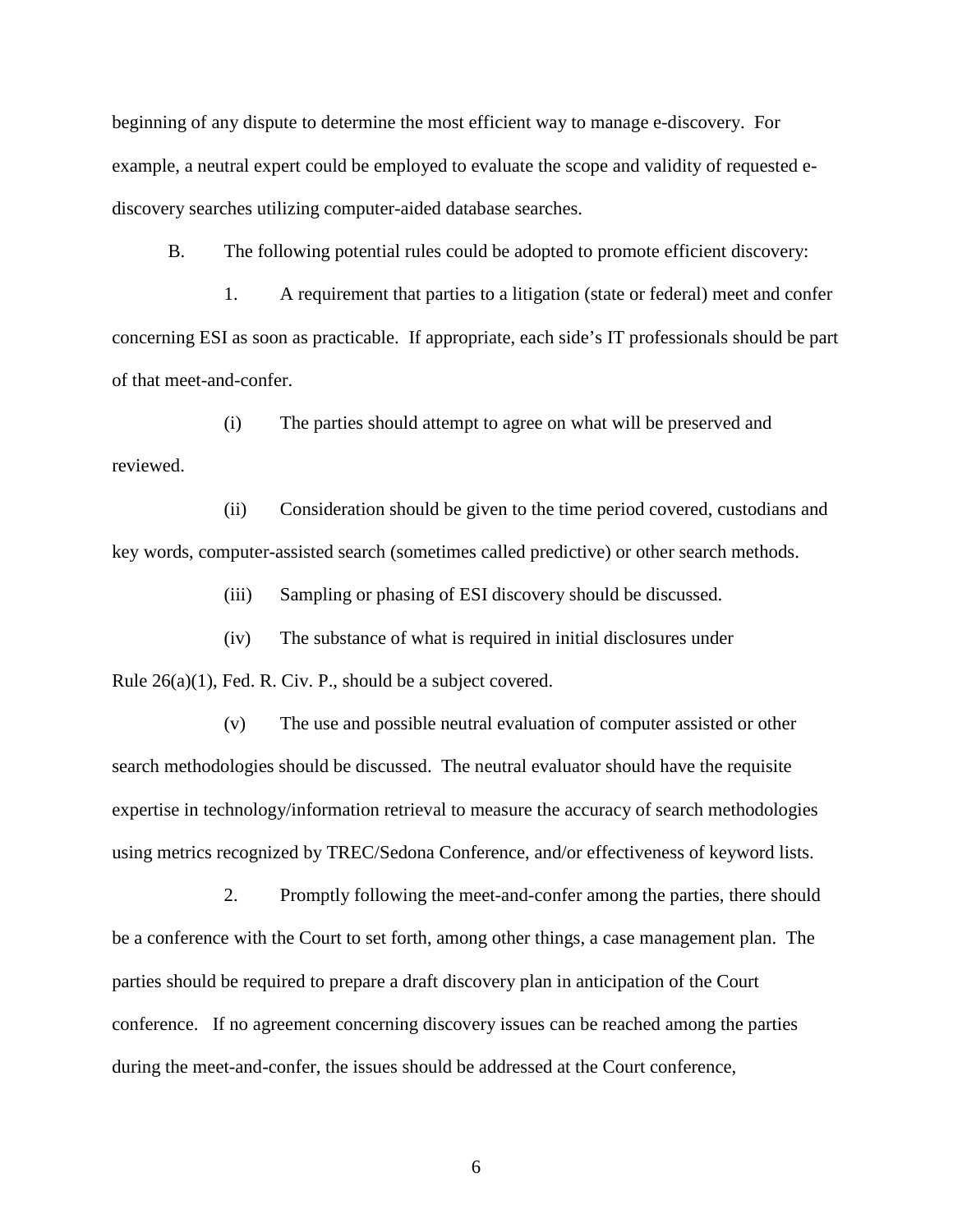3. In State Court, there should be a requirement for the plaintiff to file an RJI for a discovery conference within 30 days or as quickly as possible after an answer is served. The substance of the conference should follow the form of the preliminary conference order in the Commercial Division of Nassau County Supreme Court. If this procedure is not followed, the case will not be permitted to be in the Commercial Division.

4. Regarding privilege logs, there was one suggestion to use the equivalent of a sampling technique. Use metadata including the subject line on e-mails to populate the entries on a privilege log. The requesting party may choose a small number of documents (20, for example) for an *in camera* review by the Court. If the Court decides that those documents are indeed privileged, the party will then be unable to challenge any further documents. If a substantial number of the documents (five, for example) are not privileged, then the producing party must prepare and defend a complete privilege log.

5. Pre-motion conferences should be required before parties are permitted to make a discovery motion. Courts should consider requiring the submission of at most a short letter setting forth any discovery dispute.

## **IV. The Legislative Process**

The civil litigation process in New York Supreme Court can be streamlined through the following types of legislative amendments or enactments:

A. Consider Amending/Revamping CPLR 3216 To Give Judges Greater Power to Dismiss Actions For Want of Prosecution.

One recurring area of concern among state court practitioners and litigants is that cases in Supreme Court, in particular, oftentimes simply take too long to come to resolution.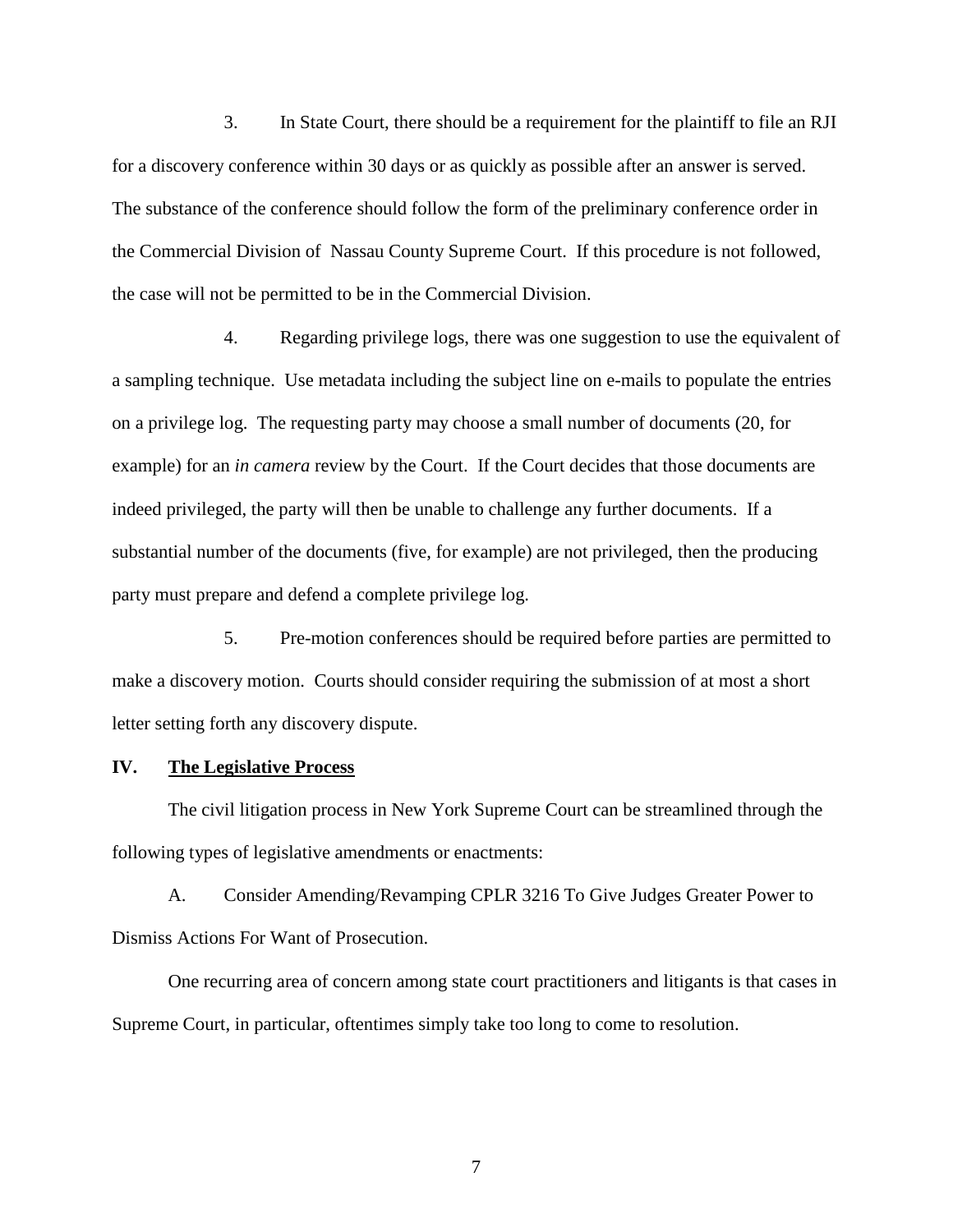Specifically, as a consequence of the current procedural rules, cases can go dormant for long periods of time (even a decade or longer) due to a plaintiff's failure to prosecute.

Currently, in the situation of a plaintiff's failure to prosecute, Rule 3216 of the CPLR requires that a party give notice by registered or certified mail to the plaintiff, who then has 90 days to file a note of issue and revive the case. This leaves litigants with a Hobson's choice of "waking a sleeping tiger," or allowing a dormant case to languish on in the court system, resulting oftentimes, in the case of corporations, in the need to carry reserves on a defendant's financial books. Moreover, Rule 3216 is permissive so, even if the 90-day deadline is not met, a plaintiff can still revive a case upon a good cause showing; and, to this point, the Court of Appeals has adopted the "extremely forgiving" standard, upon a showing of justifiable excuse for the delay and a meritorious case.

New York should consider adopting the California approach (codified at Cal Civ P. § 583.130), which reflects a strict legislative policy that a plaintiff in a civil action shall proceed with "reasonable diligence," and all parties shall cooperate in bringing the case to trial or other disposition within a specified timeframe. The California policy has the two fold effect of: (i) promoting resolution of cases on the merits before evidence is lost/destroyed or memories fade (much like statutes of limitations); and (ii) to protect defendants from being subjected to the annoyance of an unmeritorious action remaining undecided for an indefinite period of time.

Most civil cases in California fall within the 5-year rule (§ 583.310), which requires that a case go to trial within 5 years after commencement; however, New York could enact an even shorter timeframe (e.g., three years), given the volume of cases currently on the state court dockets.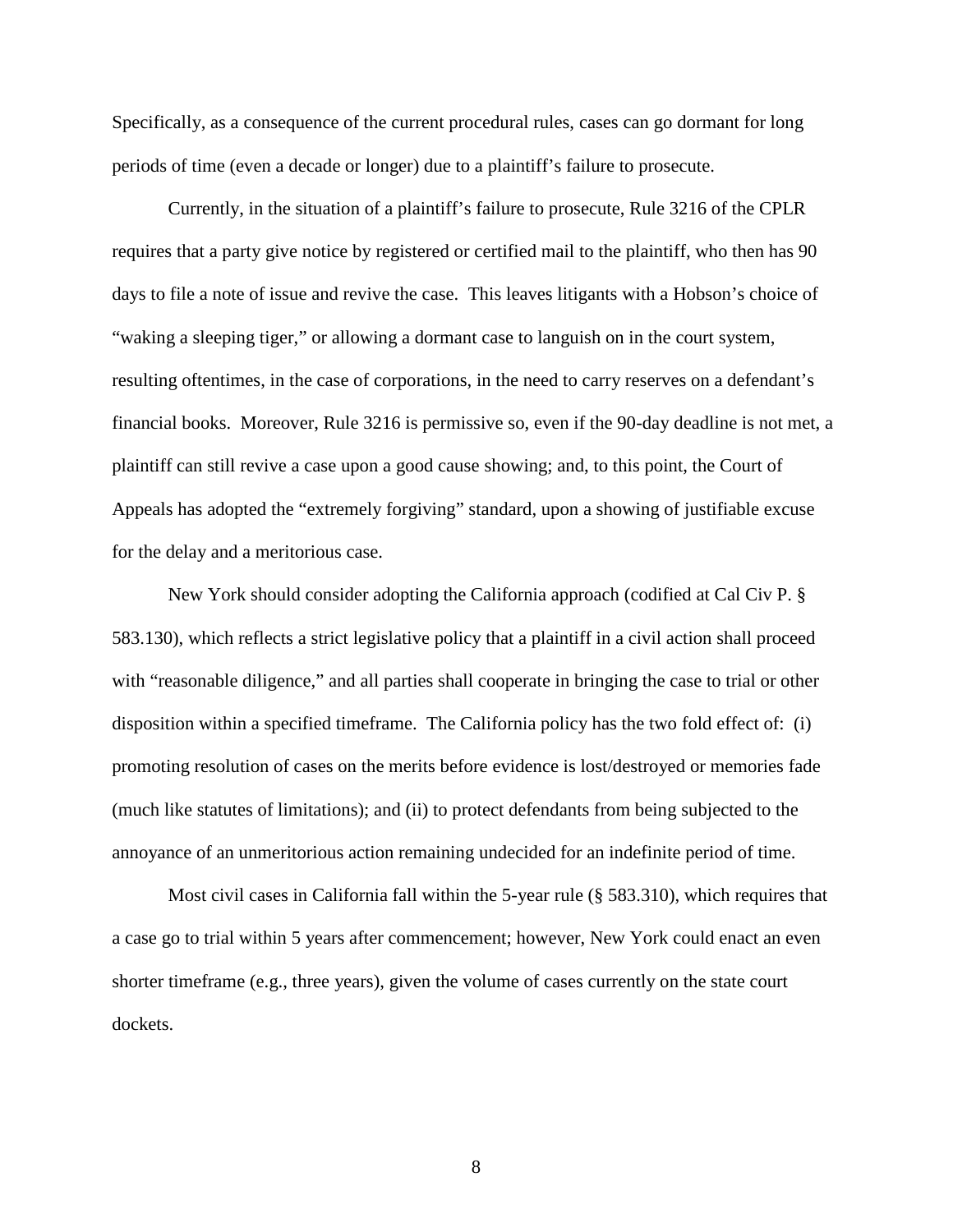Under the proposed approach, CPLR 3216 should be overhauled to provide that the Supreme Court shall dismiss an action on its own motion, or on motion of the defendant, after notice, if the action is not brought to trial within the time period prescribed. The requirement should be mandatory and not subject to extension, excuse or exception, except as expressly provided by statute.

B. Additional Proposed Legislative Enactments To Streamline Electronic Discovery

The Association in 2008 adopted a proposal to amend Article 31 of the CPLR to incorporate provisions encouraging early discussions among counsel to address electronic discovery issues, attempt to limit the types and volume of such discovery, and resolve issues involving formatting, treatment of difficult-to-access materials, in order to address all such issues at the initial case management conference. That proposal has not been enacted into law. In the interim, other groups (including the City Bar) have developed e-discovery proposals that go farther in requiring early planning, cooperation in management, and limitations on the scope of electronic discovery. The Section should revisit its earlier proposal, reach out to groups that have developed alternative proposals, and endeavor to harmonize the different approaches in order to have a better chance of winning legislative approval.

In conjunction with a revised e-discovery proposal, the Section also should develop a New York version of the provision in Fed. R. Civ. P. 34 requiring the recipient of inadvertently disclosed privileged communications to return or destroy such materials promptly upon request by the sender.

The Section's CPLR Committee is presently working to develop a New York analogue to Rule 502 of the Federal Rules of Evidence to set a standard for addressing scope-of-waiver issues arising from inadvertent disclosures of privileged materials.